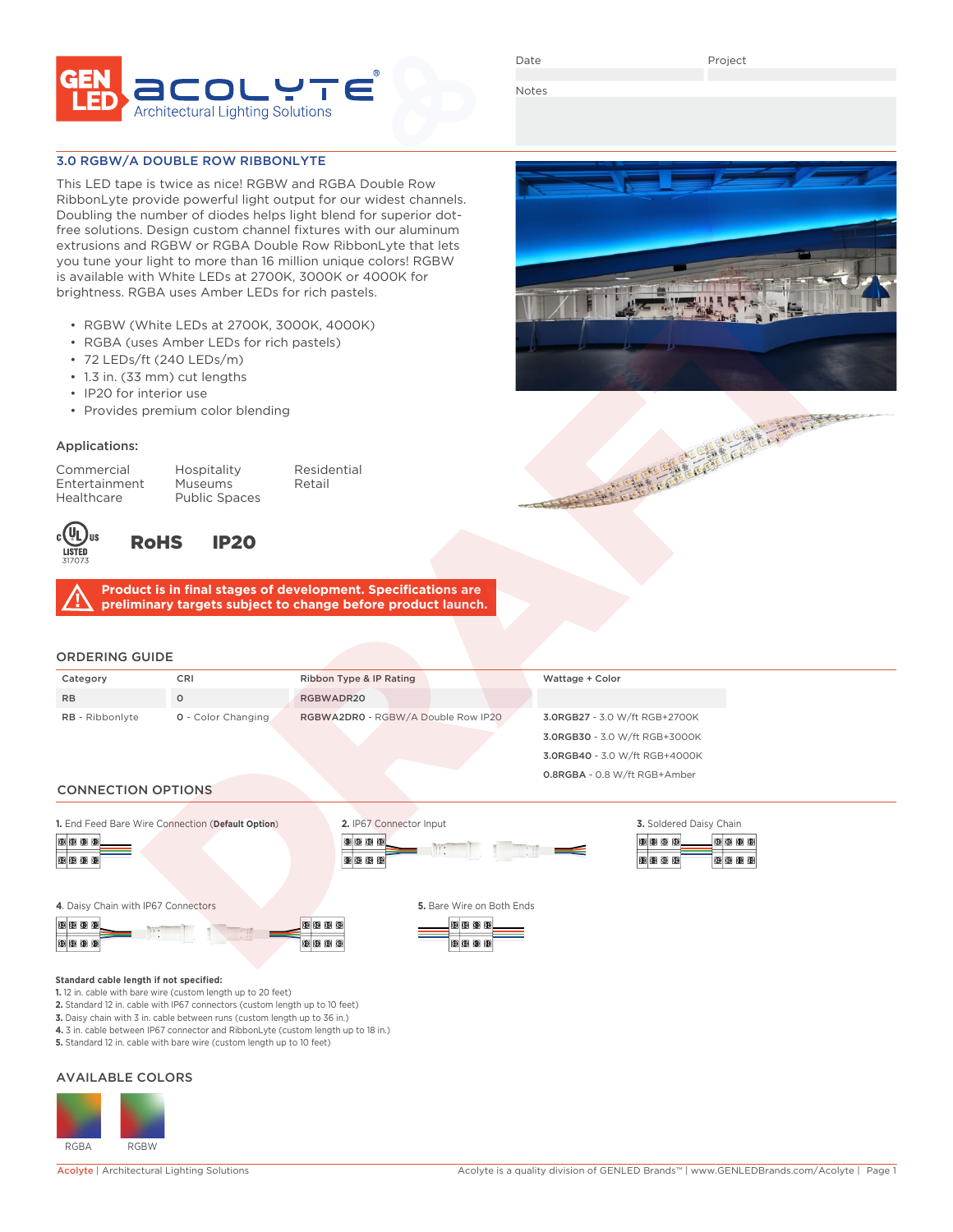

## SPECIFICATIONS / DIAGRAM / USAGE GUIDELINES

|                                                                                                                                                             | 3.0 RGBW/A DOUBLE ROW RIBBONLYTE                                                                                                                                       |  |  |  |  |  |
|-------------------------------------------------------------------------------------------------------------------------------------------------------------|------------------------------------------------------------------------------------------------------------------------------------------------------------------------|--|--|--|--|--|
| <b>Operating Voltage</b>                                                                                                                                    | 24 V                                                                                                                                                                   |  |  |  |  |  |
| Power Consumption - RGBW                                                                                                                                    | 3.0 W/ft (9.8 W/m)                                                                                                                                                     |  |  |  |  |  |
| Power Consumption - RGBA                                                                                                                                    | 0.8 W/ft (2.6 W/m)                                                                                                                                                     |  |  |  |  |  |
| Current (mA) - 24V - RGBW                                                                                                                                   | 126.8 mA/ft (415.8 mA/m)                                                                                                                                               |  |  |  |  |  |
| Current (mA) - 24V - RGBA                                                                                                                                   | 32.7 mA/ft (107.2 mA/m)                                                                                                                                                |  |  |  |  |  |
| LED Pitch                                                                                                                                                   | 72 LEDs/ft (240 LED/m)                                                                                                                                                 |  |  |  |  |  |
| <b>Protection Rating</b>                                                                                                                                    | IP <sub>20</sub>                                                                                                                                                       |  |  |  |  |  |
| Dimming/Control                                                                                                                                             | DMX / Lutron A-Series 1% dimming LED drivers                                                                                                                           |  |  |  |  |  |
| <b>Operating Temperature</b>                                                                                                                                | -22° F to 140° F (-30° C to 60° C)                                                                                                                                     |  |  |  |  |  |
| Colors/Color Temperatures                                                                                                                                   | RGBW (2700K), RGBW (3000K), RGBW (4000K), RGB+Amber                                                                                                                    |  |  |  |  |  |
| Lumens - RGBW                                                                                                                                               | 260 lm/ft (853 lm/m) all LEDs at 100%                                                                                                                                  |  |  |  |  |  |
| Lumens - RGBA                                                                                                                                               | 61 lm/ft (201 lm/m) all LEDs at 100%                                                                                                                                   |  |  |  |  |  |
| LED Beam Angle                                                                                                                                              | 120°                                                                                                                                                                   |  |  |  |  |  |
| Lamp Life                                                                                                                                                   | 50,000 Hours                                                                                                                                                           |  |  |  |  |  |
| Cuttable Length - 24V                                                                                                                                       | $1.3$ in $(33$ mm)                                                                                                                                                     |  |  |  |  |  |
| Lumens/Watt - RGBW                                                                                                                                          | 86.7 lm/W (all LEDs at 100%)                                                                                                                                           |  |  |  |  |  |
| Lumens/Watt - RGBA                                                                                                                                          | 78.07 lm/W (all LEDs at 100%)                                                                                                                                          |  |  |  |  |  |
| <b>Constant Voltage</b>                                                                                                                                     | $\checkmark$                                                                                                                                                           |  |  |  |  |  |
| Cable Length                                                                                                                                                | 12 in (30.5 cm)                                                                                                                                                        |  |  |  |  |  |
| Certifications                                                                                                                                              | UL 2108 Issued: 2016/06/17 Ed: 1 Rev: 2021/10/16 Low Voltage Lighting Systems.<br>CSA C22.2 No. 250.0, General Requirements for Luminaires.<br>ROHS compliant UL 2108. |  |  |  |  |  |
|                                                                                                                                                             |                                                                                                                                                                        |  |  |  |  |  |
| <b>24V DIMENSIONS</b><br><b>Top View</b>                                                                                                                    | Side View<br><b>Dimensions</b>                                                                                                                                         |  |  |  |  |  |
| $\bigoplus$<br>$\circledR$ $\circledR$<br>IP <sub>20</sub><br>$\blacksquare$ $\blacksquare$ $\blacksquare$<br>$\circledR$<br>CUTTABLE EVERY: 1.3 in (33 mm) | Width 1.02 in (26 mm)<br>Max Length XXX(XXX m)<br>Height 0.09 in (2.3 mm)                                                                                              |  |  |  |  |  |
|                                                                                                                                                             |                                                                                                                                                                        |  |  |  |  |  |

USAGE GUIDELINES

- When installing this product take into account the surface temperature of the material this product is mounted to. Many building surfaces which are exposed to direct sunlight exceed the 140 °F (60 °C) maximum that our product is rated for. High risk locations like this should be avoided.
- Please refer to our RibbonLyte Proper Use Guide in our *Application Guide* for more information. Available for download at www.GENLEDBrands.com/Acolyte.
- Compatible with a wide variety of control products including the entire line of Lutron dimming systems.
- For use with Acolyte drivers, 0-10V dimming modules and interface controllers (DMXINF models).
- Use with non-Acolyte supplied drivers is not supported or warrantied.
- Due to the nature of the product, RibbonLyte cuttable lengths are generally longer or shorter than the customer requested length. Unless specified, RibbonLyte is factory cut at the shorter cuttable point.
- We reserve the right to make changes to product lineup, specifications, design and finishes at any time without notice.

Acolyte does not warrant or represent that the information is free from errors or omission. The information may change without notice and Acolyte is not in any way liable for the accuracy of any information printed and stored or in any way interpreted or used.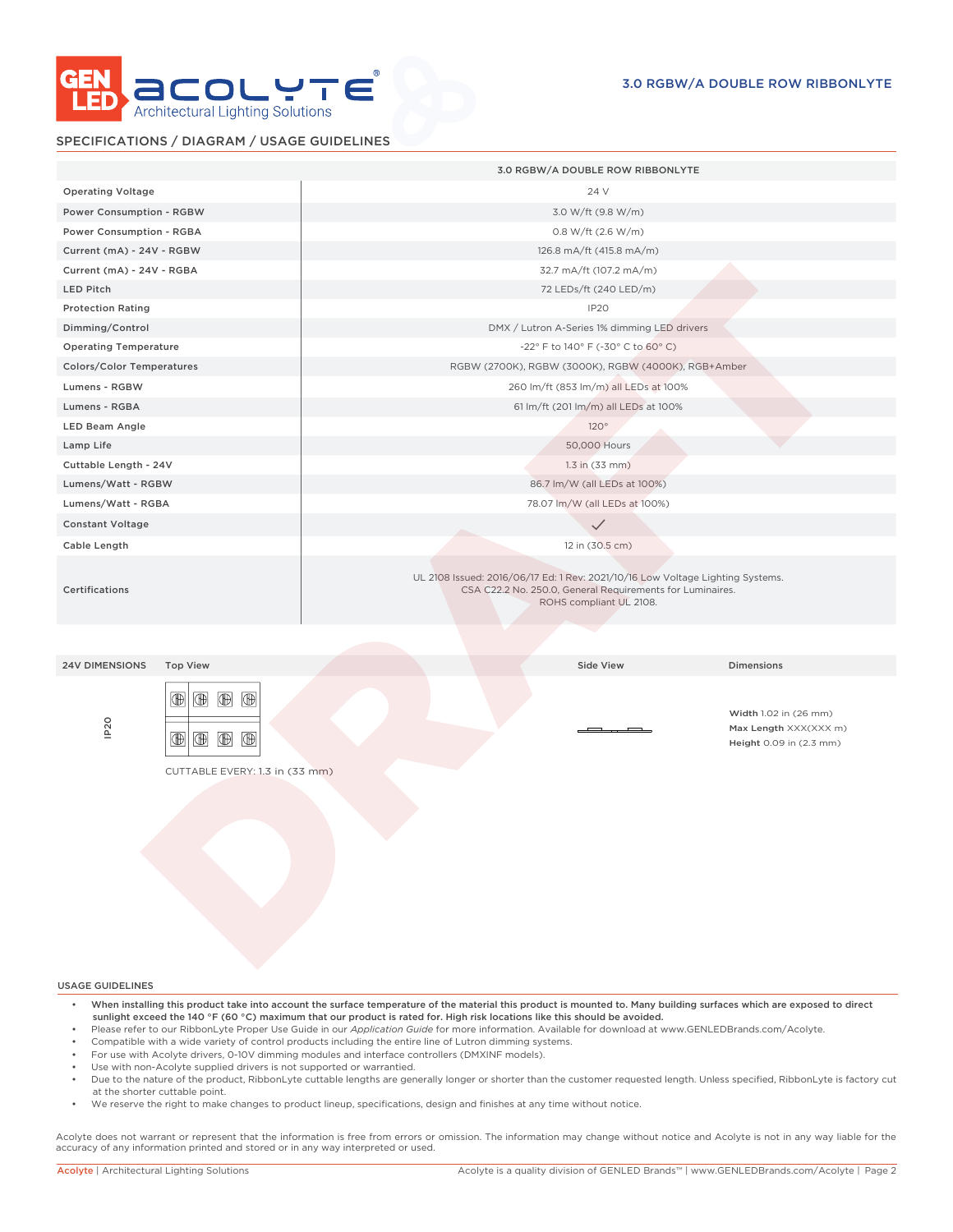

## CHANNEL COMPATIBILITY / CHANNEL OPTIONS

| LENS OPTIONS: C - Clear F - Frosted K - Black M - Milky NP - Narrow Prismatic WP - Wide Prismatic RM - Round Milky SM - Square Milky<br>AC1<br>AC <sub>2</sub><br>AC3<br>AC4<br>AC5<br>AC14<br>AS13<br>AS28<br>AS30<br>AS53<br>AP1<br>RM, SM<br>M, NP, WP<br>C, M, K, RM, SM<br>M, NP, WP<br>AR1<br>AR <sub>2</sub><br>AR3<br>AR5<br>RECESSED CHANNELS<br>AR8<br>LENS OPTIONS: C - Clear F - Frosted K - Black M - Milky NP - Narrow Prismatic WP - Wide Prismatic RM - Round Milky SM - Square Milky<br>AR10<br>AR14<br>AR16<br>AR20<br>AR23<br>AR25<br>AR30<br>AR25<br>AR30<br>AR33<br>SC4<br>SC5<br>M, K, RM, SM<br>M, K, RM, SM<br>C, M, K, RM, SM<br>C, M, K, RM, SM<br>M, NP, WP<br>AR33<br>AS1<br>AS <sub>2</sub><br>AS3<br>AS6<br>AS10<br>AS12<br>AS13<br>$\checkmark$<br>AS14<br>AS16<br>AS20G<br>AS23<br>AS28<br>AS30<br>AS53<br>AT4<br>AT5<br>AT11<br>AW10<br>AW12<br>AW14<br>AW35<br>AW38<br>AW40<br><b>B1</b><br><b>B2</b><br>C <sub>22</sub><br>GL1<br>GL <sub>2</sub><br>ROUND<br>ROUND12<br>ROUND20<br>SC1<br>SC <sub>2</sub><br>SC3<br>SC4<br>SC <sub>5</sub><br>SC6<br>SC-CORNER1<br>SC-CORNER2<br><b>DISCLAIMER</b><br><b>ST10</b><br>W31<br>are exposed to direct sunlight exceed the 140 °F (60 °C) maximum that our product is rated for. High risk locations like this should be avoided.<br><b>WH35</b> | CHANNEL | <b>IP20</b> | SURFACE MOUNTED CHANNELS |  |  |  |  |
|---------------------------------------------------------------------------------------------------------------------------------------------------------------------------------------------------------------------------------------------------------------------------------------------------------------------------------------------------------------------------------------------------------------------------------------------------------------------------------------------------------------------------------------------------------------------------------------------------------------------------------------------------------------------------------------------------------------------------------------------------------------------------------------------------------------------------------------------------------------------------------------------------------------------------------------------------------------------------------------------------------------------------------------------------------------------------------------------------------------------------------------------------------------------------------------------------------------------------------------------------------------------------------------------------------------------------------|---------|-------------|--------------------------|--|--|--|--|
|                                                                                                                                                                                                                                                                                                                                                                                                                                                                                                                                                                                                                                                                                                                                                                                                                                                                                                                                                                                                                                                                                                                                                                                                                                                                                                                                 |         |             |                          |  |  |  |  |
|                                                                                                                                                                                                                                                                                                                                                                                                                                                                                                                                                                                                                                                                                                                                                                                                                                                                                                                                                                                                                                                                                                                                                                                                                                                                                                                                 |         |             |                          |  |  |  |  |
| When installing this product take into account the surface temperature of the material this product is mounted to. Many building surfaces which                                                                                                                                                                                                                                                                                                                                                                                                                                                                                                                                                                                                                                                                                                                                                                                                                                                                                                                                                                                                                                                                                                                                                                                 |         |             |                          |  |  |  |  |
|                                                                                                                                                                                                                                                                                                                                                                                                                                                                                                                                                                                                                                                                                                                                                                                                                                                                                                                                                                                                                                                                                                                                                                                                                                                                                                                                 |         |             |                          |  |  |  |  |
|                                                                                                                                                                                                                                                                                                                                                                                                                                                                                                                                                                                                                                                                                                                                                                                                                                                                                                                                                                                                                                                                                                                                                                                                                                                                                                                                 |         |             |                          |  |  |  |  |
|                                                                                                                                                                                                                                                                                                                                                                                                                                                                                                                                                                                                                                                                                                                                                                                                                                                                                                                                                                                                                                                                                                                                                                                                                                                                                                                                 |         |             |                          |  |  |  |  |
|                                                                                                                                                                                                                                                                                                                                                                                                                                                                                                                                                                                                                                                                                                                                                                                                                                                                                                                                                                                                                                                                                                                                                                                                                                                                                                                                 |         |             |                          |  |  |  |  |
|                                                                                                                                                                                                                                                                                                                                                                                                                                                                                                                                                                                                                                                                                                                                                                                                                                                                                                                                                                                                                                                                                                                                                                                                                                                                                                                                 |         |             |                          |  |  |  |  |
|                                                                                                                                                                                                                                                                                                                                                                                                                                                                                                                                                                                                                                                                                                                                                                                                                                                                                                                                                                                                                                                                                                                                                                                                                                                                                                                                 |         |             |                          |  |  |  |  |
|                                                                                                                                                                                                                                                                                                                                                                                                                                                                                                                                                                                                                                                                                                                                                                                                                                                                                                                                                                                                                                                                                                                                                                                                                                                                                                                                 |         |             |                          |  |  |  |  |
|                                                                                                                                                                                                                                                                                                                                                                                                                                                                                                                                                                                                                                                                                                                                                                                                                                                                                                                                                                                                                                                                                                                                                                                                                                                                                                                                 |         |             |                          |  |  |  |  |
|                                                                                                                                                                                                                                                                                                                                                                                                                                                                                                                                                                                                                                                                                                                                                                                                                                                                                                                                                                                                                                                                                                                                                                                                                                                                                                                                 |         |             |                          |  |  |  |  |
|                                                                                                                                                                                                                                                                                                                                                                                                                                                                                                                                                                                                                                                                                                                                                                                                                                                                                                                                                                                                                                                                                                                                                                                                                                                                                                                                 |         |             |                          |  |  |  |  |
|                                                                                                                                                                                                                                                                                                                                                                                                                                                                                                                                                                                                                                                                                                                                                                                                                                                                                                                                                                                                                                                                                                                                                                                                                                                                                                                                 |         |             |                          |  |  |  |  |
|                                                                                                                                                                                                                                                                                                                                                                                                                                                                                                                                                                                                                                                                                                                                                                                                                                                                                                                                                                                                                                                                                                                                                                                                                                                                                                                                 |         |             |                          |  |  |  |  |
|                                                                                                                                                                                                                                                                                                                                                                                                                                                                                                                                                                                                                                                                                                                                                                                                                                                                                                                                                                                                                                                                                                                                                                                                                                                                                                                                 |         |             |                          |  |  |  |  |
|                                                                                                                                                                                                                                                                                                                                                                                                                                                                                                                                                                                                                                                                                                                                                                                                                                                                                                                                                                                                                                                                                                                                                                                                                                                                                                                                 |         |             |                          |  |  |  |  |
|                                                                                                                                                                                                                                                                                                                                                                                                                                                                                                                                                                                                                                                                                                                                                                                                                                                                                                                                                                                                                                                                                                                                                                                                                                                                                                                                 |         |             |                          |  |  |  |  |
|                                                                                                                                                                                                                                                                                                                                                                                                                                                                                                                                                                                                                                                                                                                                                                                                                                                                                                                                                                                                                                                                                                                                                                                                                                                                                                                                 |         |             |                          |  |  |  |  |
|                                                                                                                                                                                                                                                                                                                                                                                                                                                                                                                                                                                                                                                                                                                                                                                                                                                                                                                                                                                                                                                                                                                                                                                                                                                                                                                                 |         |             |                          |  |  |  |  |
|                                                                                                                                                                                                                                                                                                                                                                                                                                                                                                                                                                                                                                                                                                                                                                                                                                                                                                                                                                                                                                                                                                                                                                                                                                                                                                                                 |         |             |                          |  |  |  |  |
|                                                                                                                                                                                                                                                                                                                                                                                                                                                                                                                                                                                                                                                                                                                                                                                                                                                                                                                                                                                                                                                                                                                                                                                                                                                                                                                                 |         |             |                          |  |  |  |  |
|                                                                                                                                                                                                                                                                                                                                                                                                                                                                                                                                                                                                                                                                                                                                                                                                                                                                                                                                                                                                                                                                                                                                                                                                                                                                                                                                 |         |             |                          |  |  |  |  |
|                                                                                                                                                                                                                                                                                                                                                                                                                                                                                                                                                                                                                                                                                                                                                                                                                                                                                                                                                                                                                                                                                                                                                                                                                                                                                                                                 |         |             |                          |  |  |  |  |
|                                                                                                                                                                                                                                                                                                                                                                                                                                                                                                                                                                                                                                                                                                                                                                                                                                                                                                                                                                                                                                                                                                                                                                                                                                                                                                                                 |         |             |                          |  |  |  |  |
|                                                                                                                                                                                                                                                                                                                                                                                                                                                                                                                                                                                                                                                                                                                                                                                                                                                                                                                                                                                                                                                                                                                                                                                                                                                                                                                                 |         |             |                          |  |  |  |  |
|                                                                                                                                                                                                                                                                                                                                                                                                                                                                                                                                                                                                                                                                                                                                                                                                                                                                                                                                                                                                                                                                                                                                                                                                                                                                                                                                 |         |             |                          |  |  |  |  |
|                                                                                                                                                                                                                                                                                                                                                                                                                                                                                                                                                                                                                                                                                                                                                                                                                                                                                                                                                                                                                                                                                                                                                                                                                                                                                                                                 |         |             |                          |  |  |  |  |
|                                                                                                                                                                                                                                                                                                                                                                                                                                                                                                                                                                                                                                                                                                                                                                                                                                                                                                                                                                                                                                                                                                                                                                                                                                                                                                                                 |         |             |                          |  |  |  |  |
|                                                                                                                                                                                                                                                                                                                                                                                                                                                                                                                                                                                                                                                                                                                                                                                                                                                                                                                                                                                                                                                                                                                                                                                                                                                                                                                                 |         |             |                          |  |  |  |  |
|                                                                                                                                                                                                                                                                                                                                                                                                                                                                                                                                                                                                                                                                                                                                                                                                                                                                                                                                                                                                                                                                                                                                                                                                                                                                                                                                 |         |             |                          |  |  |  |  |
|                                                                                                                                                                                                                                                                                                                                                                                                                                                                                                                                                                                                                                                                                                                                                                                                                                                                                                                                                                                                                                                                                                                                                                                                                                                                                                                                 |         |             |                          |  |  |  |  |
|                                                                                                                                                                                                                                                                                                                                                                                                                                                                                                                                                                                                                                                                                                                                                                                                                                                                                                                                                                                                                                                                                                                                                                                                                                                                                                                                 |         |             |                          |  |  |  |  |
|                                                                                                                                                                                                                                                                                                                                                                                                                                                                                                                                                                                                                                                                                                                                                                                                                                                                                                                                                                                                                                                                                                                                                                                                                                                                                                                                 |         |             |                          |  |  |  |  |
|                                                                                                                                                                                                                                                                                                                                                                                                                                                                                                                                                                                                                                                                                                                                                                                                                                                                                                                                                                                                                                                                                                                                                                                                                                                                                                                                 |         |             |                          |  |  |  |  |
|                                                                                                                                                                                                                                                                                                                                                                                                                                                                                                                                                                                                                                                                                                                                                                                                                                                                                                                                                                                                                                                                                                                                                                                                                                                                                                                                 |         |             |                          |  |  |  |  |
|                                                                                                                                                                                                                                                                                                                                                                                                                                                                                                                                                                                                                                                                                                                                                                                                                                                                                                                                                                                                                                                                                                                                                                                                                                                                                                                                 |         |             |                          |  |  |  |  |
|                                                                                                                                                                                                                                                                                                                                                                                                                                                                                                                                                                                                                                                                                                                                                                                                                                                                                                                                                                                                                                                                                                                                                                                                                                                                                                                                 |         |             |                          |  |  |  |  |
|                                                                                                                                                                                                                                                                                                                                                                                                                                                                                                                                                                                                                                                                                                                                                                                                                                                                                                                                                                                                                                                                                                                                                                                                                                                                                                                                 |         |             |                          |  |  |  |  |
|                                                                                                                                                                                                                                                                                                                                                                                                                                                                                                                                                                                                                                                                                                                                                                                                                                                                                                                                                                                                                                                                                                                                                                                                                                                                                                                                 |         |             |                          |  |  |  |  |
|                                                                                                                                                                                                                                                                                                                                                                                                                                                                                                                                                                                                                                                                                                                                                                                                                                                                                                                                                                                                                                                                                                                                                                                                                                                                                                                                 |         |             |                          |  |  |  |  |
|                                                                                                                                                                                                                                                                                                                                                                                                                                                                                                                                                                                                                                                                                                                                                                                                                                                                                                                                                                                                                                                                                                                                                                                                                                                                                                                                 |         |             |                          |  |  |  |  |
|                                                                                                                                                                                                                                                                                                                                                                                                                                                                                                                                                                                                                                                                                                                                                                                                                                                                                                                                                                                                                                                                                                                                                                                                                                                                                                                                 |         |             |                          |  |  |  |  |
|                                                                                                                                                                                                                                                                                                                                                                                                                                                                                                                                                                                                                                                                                                                                                                                                                                                                                                                                                                                                                                                                                                                                                                                                                                                                                                                                 |         |             |                          |  |  |  |  |
|                                                                                                                                                                                                                                                                                                                                                                                                                                                                                                                                                                                                                                                                                                                                                                                                                                                                                                                                                                                                                                                                                                                                                                                                                                                                                                                                 |         |             |                          |  |  |  |  |
|                                                                                                                                                                                                                                                                                                                                                                                                                                                                                                                                                                                                                                                                                                                                                                                                                                                                                                                                                                                                                                                                                                                                                                                                                                                                                                                                 |         |             |                          |  |  |  |  |
|                                                                                                                                                                                                                                                                                                                                                                                                                                                                                                                                                                                                                                                                                                                                                                                                                                                                                                                                                                                                                                                                                                                                                                                                                                                                                                                                 |         |             |                          |  |  |  |  |
|                                                                                                                                                                                                                                                                                                                                                                                                                                                                                                                                                                                                                                                                                                                                                                                                                                                                                                                                                                                                                                                                                                                                                                                                                                                                                                                                 |         |             |                          |  |  |  |  |
|                                                                                                                                                                                                                                                                                                                                                                                                                                                                                                                                                                                                                                                                                                                                                                                                                                                                                                                                                                                                                                                                                                                                                                                                                                                                                                                                 |         |             |                          |  |  |  |  |
|                                                                                                                                                                                                                                                                                                                                                                                                                                                                                                                                                                                                                                                                                                                                                                                                                                                                                                                                                                                                                                                                                                                                                                                                                                                                                                                                 |         |             |                          |  |  |  |  |
|                                                                                                                                                                                                                                                                                                                                                                                                                                                                                                                                                                                                                                                                                                                                                                                                                                                                                                                                                                                                                                                                                                                                                                                                                                                                                                                                 |         |             |                          |  |  |  |  |
|                                                                                                                                                                                                                                                                                                                                                                                                                                                                                                                                                                                                                                                                                                                                                                                                                                                                                                                                                                                                                                                                                                                                                                                                                                                                                                                                 |         |             |                          |  |  |  |  |
|                                                                                                                                                                                                                                                                                                                                                                                                                                                                                                                                                                                                                                                                                                                                                                                                                                                                                                                                                                                                                                                                                                                                                                                                                                                                                                                                 |         |             |                          |  |  |  |  |
|                                                                                                                                                                                                                                                                                                                                                                                                                                                                                                                                                                                                                                                                                                                                                                                                                                                                                                                                                                                                                                                                                                                                                                                                                                                                                                                                 |         |             |                          |  |  |  |  |
|                                                                                                                                                                                                                                                                                                                                                                                                                                                                                                                                                                                                                                                                                                                                                                                                                                                                                                                                                                                                                                                                                                                                                                                                                                                                                                                                 |         |             |                          |  |  |  |  |
|                                                                                                                                                                                                                                                                                                                                                                                                                                                                                                                                                                                                                                                                                                                                                                                                                                                                                                                                                                                                                                                                                                                                                                                                                                                                                                                                 |         |             |                          |  |  |  |  |
|                                                                                                                                                                                                                                                                                                                                                                                                                                                                                                                                                                                                                                                                                                                                                                                                                                                                                                                                                                                                                                                                                                                                                                                                                                                                                                                                 |         |             |                          |  |  |  |  |
|                                                                                                                                                                                                                                                                                                                                                                                                                                                                                                                                                                                                                                                                                                                                                                                                                                                                                                                                                                                                                                                                                                                                                                                                                                                                                                                                 |         |             |                          |  |  |  |  |
|                                                                                                                                                                                                                                                                                                                                                                                                                                                                                                                                                                                                                                                                                                                                                                                                                                                                                                                                                                                                                                                                                                                                                                                                                                                                                                                                 |         |             |                          |  |  |  |  |
|                                                                                                                                                                                                                                                                                                                                                                                                                                                                                                                                                                                                                                                                                                                                                                                                                                                                                                                                                                                                                                                                                                                                                                                                                                                                                                                                 |         |             |                          |  |  |  |  |